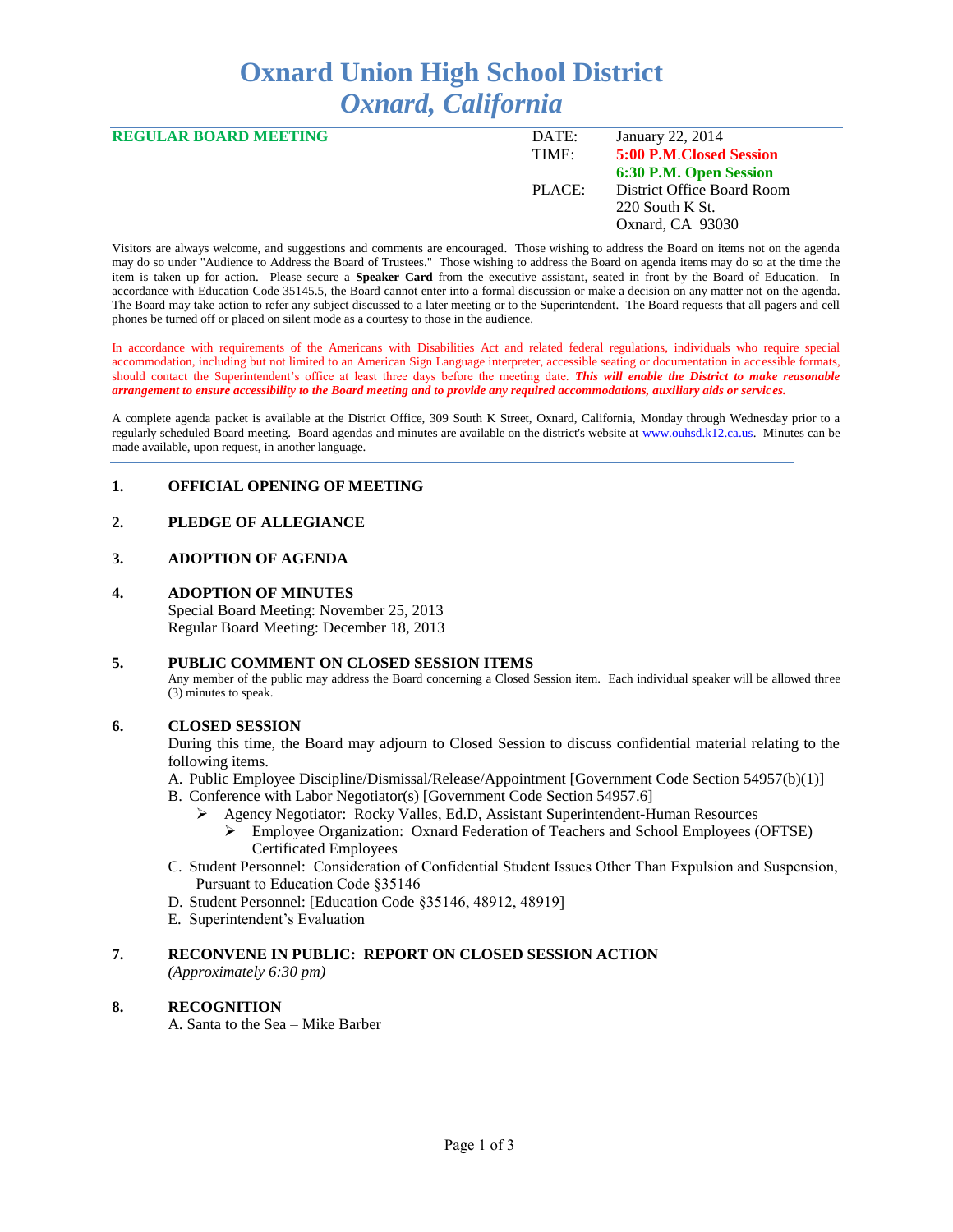Board Meeting Agenda January 22, 2014

## **9. AUDIENCE TO ADDRESS BOARD OF TRUSTEES**

Those persons wishing to address the Board may do so at this time by completing a Speaker Card. All comments are to be directed to the Board President. Individual speakers shall be allowed three (3) minutes to address the Board on each agenda or non-agenda item. With Board consent, the President may increase or decrease the time allowed for public presentation, depending on the topic and the number of persons wishing to be heard. The President may take a poll of speakers for or against a particular issue and may ask that additional persons speak only if they have something new to add. Please refer to the complete text of Oxnard Union High School District Board Policy 9323: *Procedures for Communicating with the Board of Trustees.*

# **10. SUPERINTENDENT'S REPORTS**

General Report: Gabe Soumakian, Ed.D., Superintendent

## **11. REPORTS TO THE BOARD**

- A. Max Zielsdorf Student Representative to the Board
- B. Monthly Budget Update Steve Dickinson
- C. Governor's Budget Proposal 2014-15 Steve Dickinson
- D. SC Anderson Construction Lease-Leaseback Process Update Steve Dickinson

## **12. CONSENT CALENDAR**

- A. Consideration of Approval of Agreement between Oxnard Union High School District and Level 3 for Local and Long Distance Voice Calls (Telecommunications)
- B. Consideration of Approval of Renewal of Agreement between Oxnard Union High School District/Hueneme High School and Herff Jones for the Production of the 2014-2015 Yearbook
- C. Consideration of Approval of Agreement with Kenco Construction Services, Inc. for Inspector of Record Services for the Rancho Campana High School Construction Project
- D. Consideration of Approval of Disposal of Surplus, December 9, 2013 January 10, 2014
- E. Consideration of Approval of Purchase Orders and Direct Pays, December 5, 2013 January 8, 2014
- F. Consideration of Approval of Certificated and Classified Personnel
- G. Consideration of Approval of Agreement between Oxnard Union High School District and the Ventura County Office of Education/Triton Academy to Provide Exceptional Service to Special Education Pupils
- H. Consideration of Approval of Agreements between Oxnard Union High School District and Petco
- I. Consideration of Approval of Agreements between Oxnard Union High School District and Elisabeth Cheryl Fletcher ECF Speech & Associates Integrated Therapy Services Inc.
- J. Consideration of Approval of Agreements between Oxnard Union High School District and Neuropsychology Partners
- K. Consideration of Approval of Mememorandum of Understanding between Oxnard Union High School District-Hueneme High School and Ventura County Office of Education for Professional Learning
- L. Consideration of Approval of Williams Quarterly Report
- M. Consideration of Approval of Stipulated Student Expulsion by Agreement of the School Principal, the Student, and the Students' Parent/Guardian, as per Board Policy 5144, Section 22

## **13. COMMUNITY RECOGNITION**